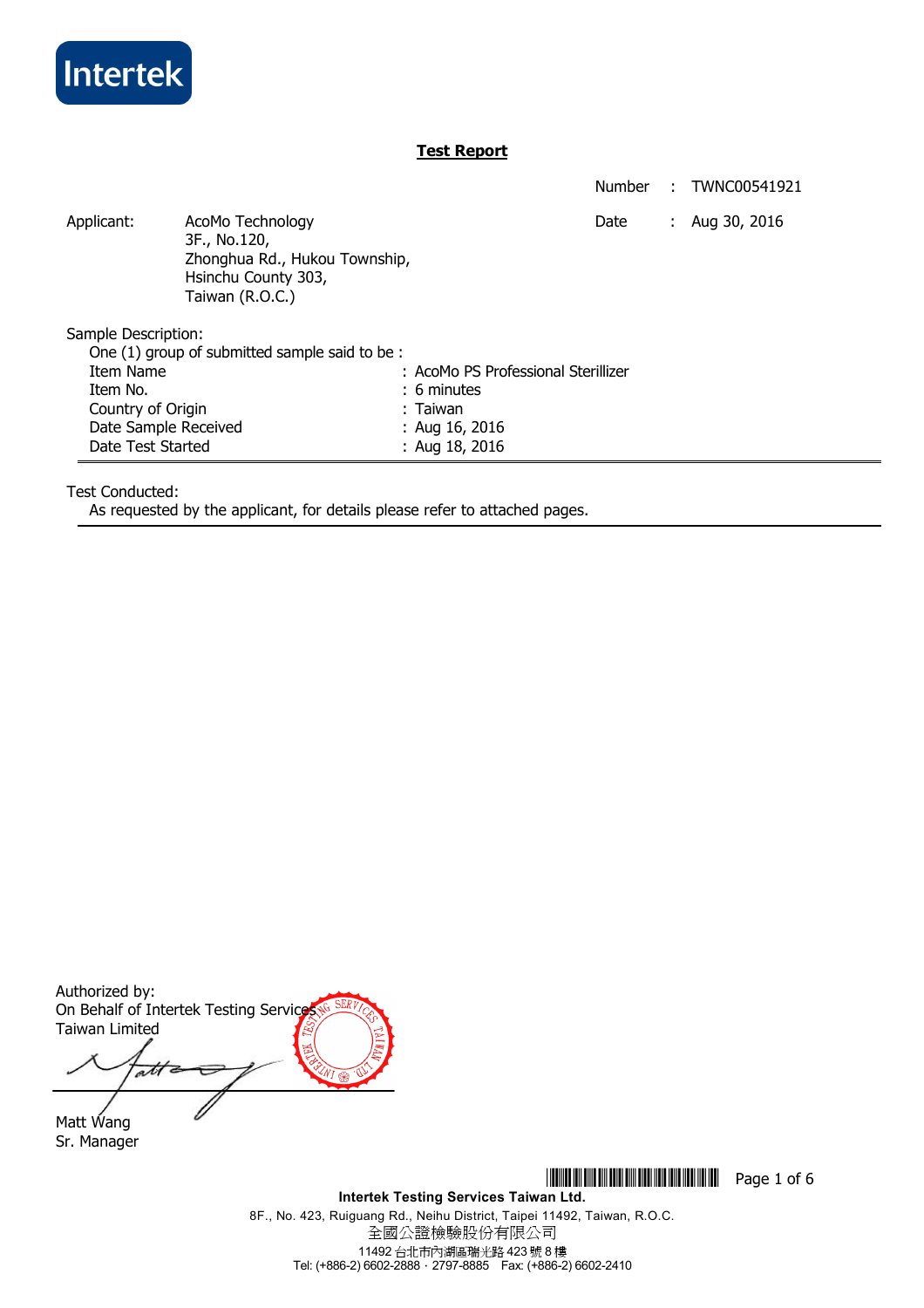

# **Test Report**

Number : TWNC00541921

Test Conducted

# Antimicrobial Activity Test

As per applicant's request, the procedures are described below:

- I. The sterilizer set for feeding bottle
	- 1. Spread culture suspension ( $\sim 10^4$  CFU/ml) at the bottom of the feeding bottle.
	- 2. Put the feeding bottle into submitted sample and turned on the power switch for 6 mins.
	- 3. Rinsed the feeding bottle with 10 mL 0.85 % NaCl buffer solution.
	- 4. Counted the number of bacteria and calculated the antimicrobial activity.

Test result:

| <b>Test Organism</b><br>(Strain Number)     | Escherichia coli<br>(ATCC 8739) |
|---------------------------------------------|---------------------------------|
| The number of bacteria before test (CFU)(a) | $3.20 \times 104$               |
| The number of bacteria after test (CFU)(b)  | < 10                            |
| Antimicrobial Activity (%)                  | > 99.97                         |

II. The sterilizer set for breast pump

- 1. Spread culture suspension ( $\sim 10^4$  CFU/ml) inside the breast shield.
- 2. Put the breast pump into submitted sample and turned on the power switch for 6 mins.
- 3. Rinsed the beast shield with 10 mL 0.85 % NaCl buffer solution.
- 4. Counted the number of bacteria and calculated the antimicrobial activity.

Test result:

| Test Organism                               | Escherichia coli              |
|---------------------------------------------|-------------------------------|
| (Strain Number)                             | (ATCC 8739)                   |
| The number of bacteria before test (CFU)(a) | $3.70 \times 10^{4}$          |
| The number of bacteria after test (CFU)(b)  | 5.30 $\times$ 10 <sup>2</sup> |
| Antimicrobial Activity (%)                  | 98.57                         |

Remark:  $CFU =$  Colony forming unit

 $\leq$  = Less than

 $>$  = More than

Formula: Antimicrobial Activity  $(\%) = (a-b)/a \times 100 \%$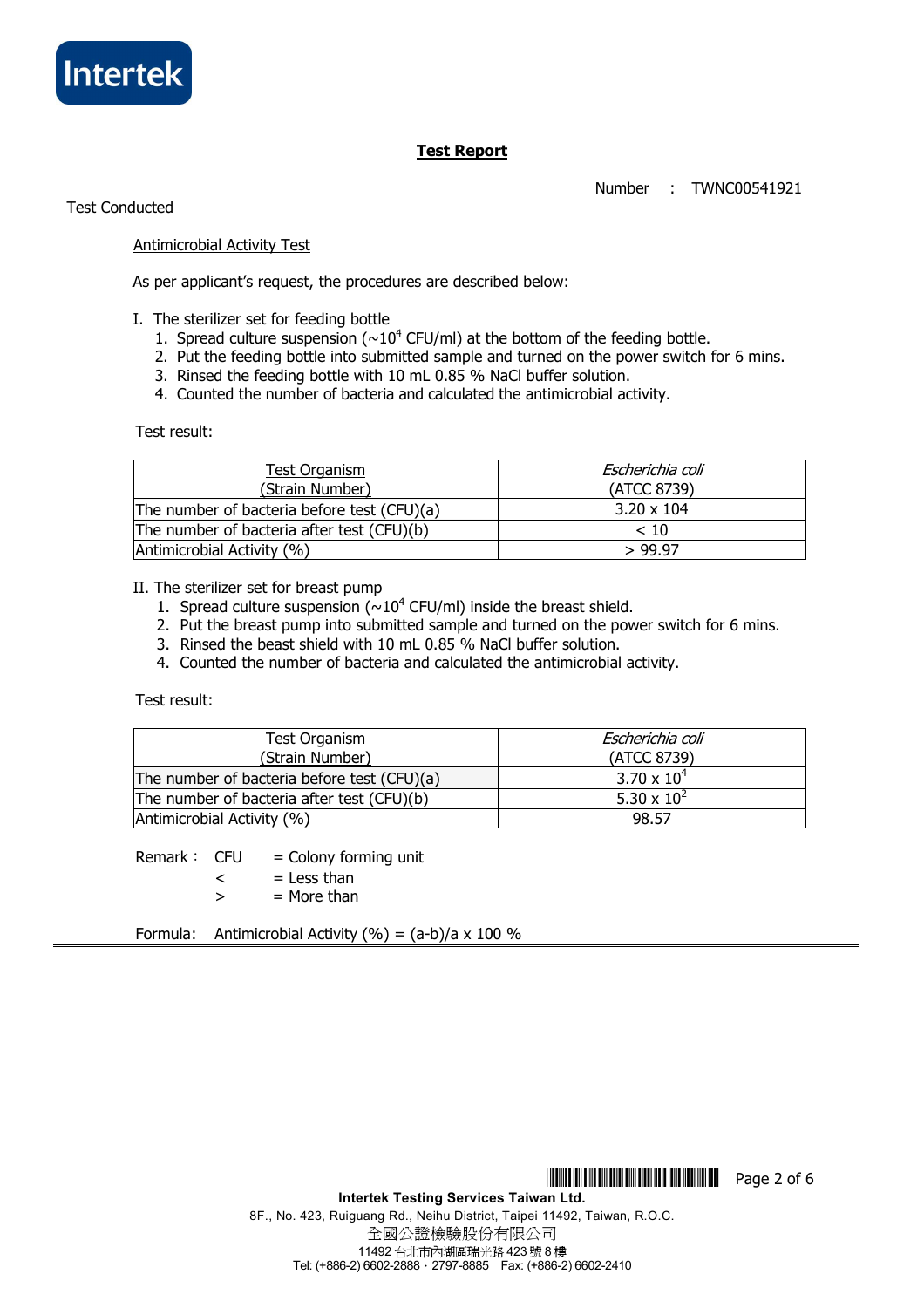

Test Conducted

# **Test Report**

# Number : TWNC00541921

# The sterilizer set for feeding bottle The number of bacteria before test The number of bacteria after test The sterilizer set for breast pump The number of bacteria before test  $\parallel$  The number of bacteria after test

## **Intertek Testing Services Taiwan Ltd.**  8F., No. 423, Ruiguang Rd., Neihu District, Taipei 11492, Taiwan, R.O.C. 全國公證檢驗股份有限公司 11492 台北市內湖區瑞光路 423 號 8 樓 Tel: (+886-2) 6602-2888.2797-8885 Fax: (+886-2) 6602-2410

**THEFT THEFT IN THE THEFT THE THEFT THE TELL SECTION**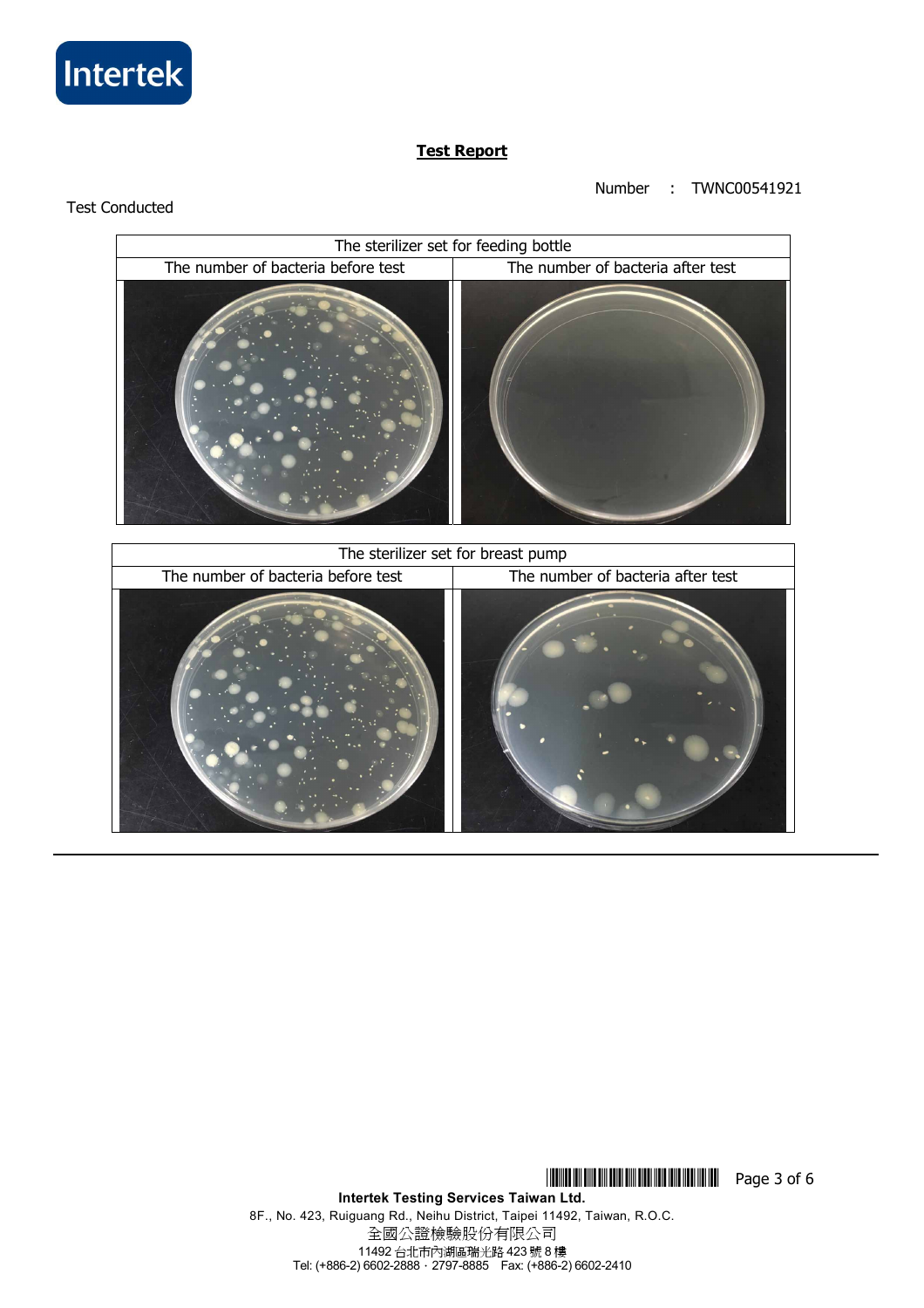

# **Test Report**

## Number : TWNC00541921





The photo was provided by applicant.

# End of Report

This report is made solely on the basis of your instructions and/or information and materials supplied by you. It is not intended to be a recommendation for any particular course of action. Intertek<br>does not accept a duty report, in contract, tort, by statute or otherwise, except in the event of our gross negligence or wilful misconduct.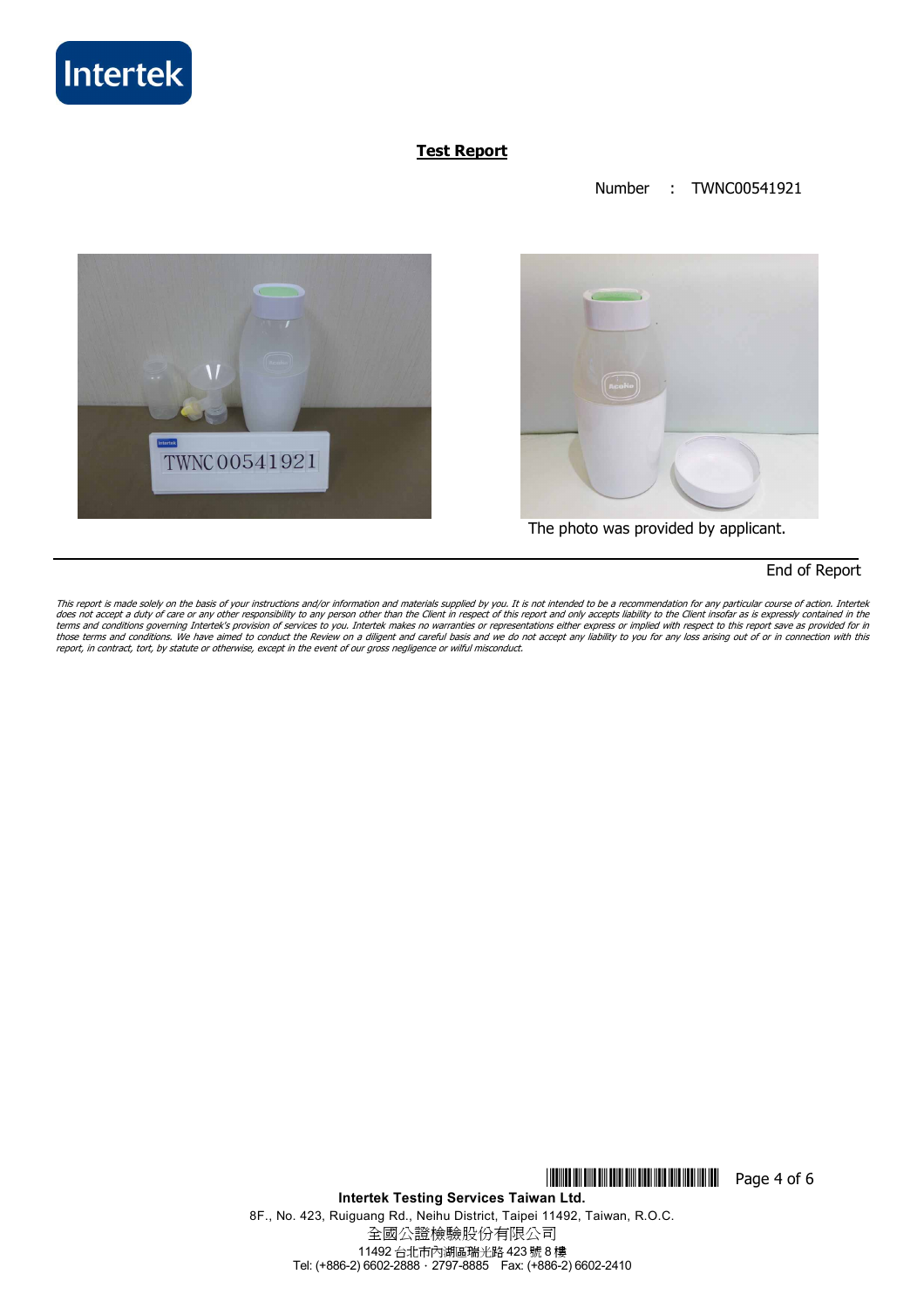

### Number : TWNC00541921

### **TERMS AND CONDITIONS OF BUSINESS**

- Intertek Testing Services Taiwan Ltd. (hereinafter "the Company") agrees to provide its services in accordance with and subject to the terms and conditions herein  $\mathbf{1}$ contained (hereinafter "the Conditions"). The Conditions may only be modified by a variation expressed in writing and signed on behalf of the Company by a director and no other action on the part of the Company or its employees or agents shall be construed as an acceptance of any other terms and conditions
- The Company acts for the person or body from whom the request to provide its services has originated (hereinafter "the Principal"). No other party is entitled to give<br>instructions to the Company unless agreed by the Compan  $\overline{2}$
- All rights (including but not limited to copyright) in any test reports, surveys, certificates of inspection or other material produced by the Company in the course of 3 examples (including but not infined to copyright) in any lest reports, surveys, centificates of inspection or other material produced by the Company in the course of providing its services of providing its service of maker
- $\overline{A}$  $41$ exercised
	- 4.2 The liability of the Company in respect of any claims for loss, damage or expense of whatsoever nature and howsoever arising in respect of any breach of contract and/or any failure to exercise due skill and care by the Com diams provided however that the Company shall have no liability in respect of any claims for indirect or consequential loss including loss of profit and/or loss of future business and/or loss of production and/or cancellation of contracts entered into by the Principal.
	- The Company shall not in any event be liable for any loss or damage caused by delay in performance or non-performance of any of its services where the same is occasioned by any cause whatsoever that is beyond the Company's  $A$   $2$ employees or those of any other person), difficulties in obtaining workmen or materials, breakdown of machinery, fire or accident. Should any such event occur the Company may cancel or suspend any contract for the provision of services without incurring any liability whatsoever.
	- The Company will not be liable to the Principal for any loss or damage whatsoever sustained by the Principal as a result of any failure by the Company to comply with any time estimate given by the Company to comply with an  $44$
	- $45$ The Principal acknowledges that samples may be damaged or destroyed in the course of testing carried out by the Company or any of the Company's agent or subcontractor as part of the necessary testing process and the Company shall not in any event be liable for any loss or damage arising from the damage or
	- destruction of the samples subject to testing.<br>In the event that the Principal requests for the return of the samples, the Company shall not be responsible for any re-packaging of the samples prior to such return and the C 4 R Principal for the purpose of this Clause 4.6.
	- Subject to the Principal's instructions as accepted by the Company, the test reports, surveys, certificates of inspection or other material produced by the Company shall contain statements of opinion made with due care wit  $-51$
	- For pre-shipment inspection or survey of goods, the Company's inspector shall perform the inspection or survey when goods are 100% completed, packed 52
	- For pre-simplified in the section of survey of guous, the Company and the Principal. Goods for inspection or survey when guous are 100% completed, packed<br>Company's inspection and sapered between the Company and the Princip 53
	- Support the previous of the company of the image of samples contain the Company's specific opinion on those samples only but do not express any opinion upon the bulk from which the samples were drawn. If an opinion on the 5.4 testing and reporting upon the samples actually drawn from the bulk and inspected, tested and surveyed by the Company and any inference to be drawn from the results of such inspection or survey or testing shall be entirely in the discretion and at the sole and exclusive responsibility of the Principal
- 6 The Company shall be entitled at its discretion to delegate the performance of the whole or any part of the services contracted for with the Principal to any agent or subcontractor
- $\overline{7}$ Every officer, employee, agent or subcontractor of the Company shall have the benefit of the limitations of liability and the indemnities contained in the General Conditions. So far as relates to such limitations and indemnities, any contract entered into by the Company is entered into not only on its own behalf but also as
- Superior and trustee for every such person as aforesaid.<br>If the requirements of the Principal necessitate the analysis of samples by the Principal or by any third party the Company will pass on the results of the analysis 8
- The Principal will: g

 $\overline{5}$ 

- $9.1$ ensure that instructions to the Company are given in due time and are accompanied by sufficient information to enable the required services to be performed effectively:
- accept that documents reflecting arrangements or agreements made between the Principal and any third party, or third party documents such as copies of  $9.2$ contracts of sale, letters of credit, bills of lading, etc. are -if received by the Company considered to be for information only, without extending or restricting the services to be provided or obligations accepted by the Company.
- procure all necessary access for the Company's representatives to enable the required services to be performed effectively. 9.3
- supply, if required, any special equipment and personnel necessary for the performance of the required services.<br>ensure that all necessary measures are taken for safety and security of working conditions, sites and install  $94$  $9.5$
- services:

# 

Intertek Testing Services Taiwan Ltd.

8F., No. 423, Ruiguang Rd., Neihu District, Taipei 11492, Taiwan, R.O.C. 全國公證檢驗股份有限公司

11492 台北市內湖區瑞光路 423號 8樓 Tel: (+886-2) 6602-2888 · 2797-8885 Fax: (+886-2) 6602-2410